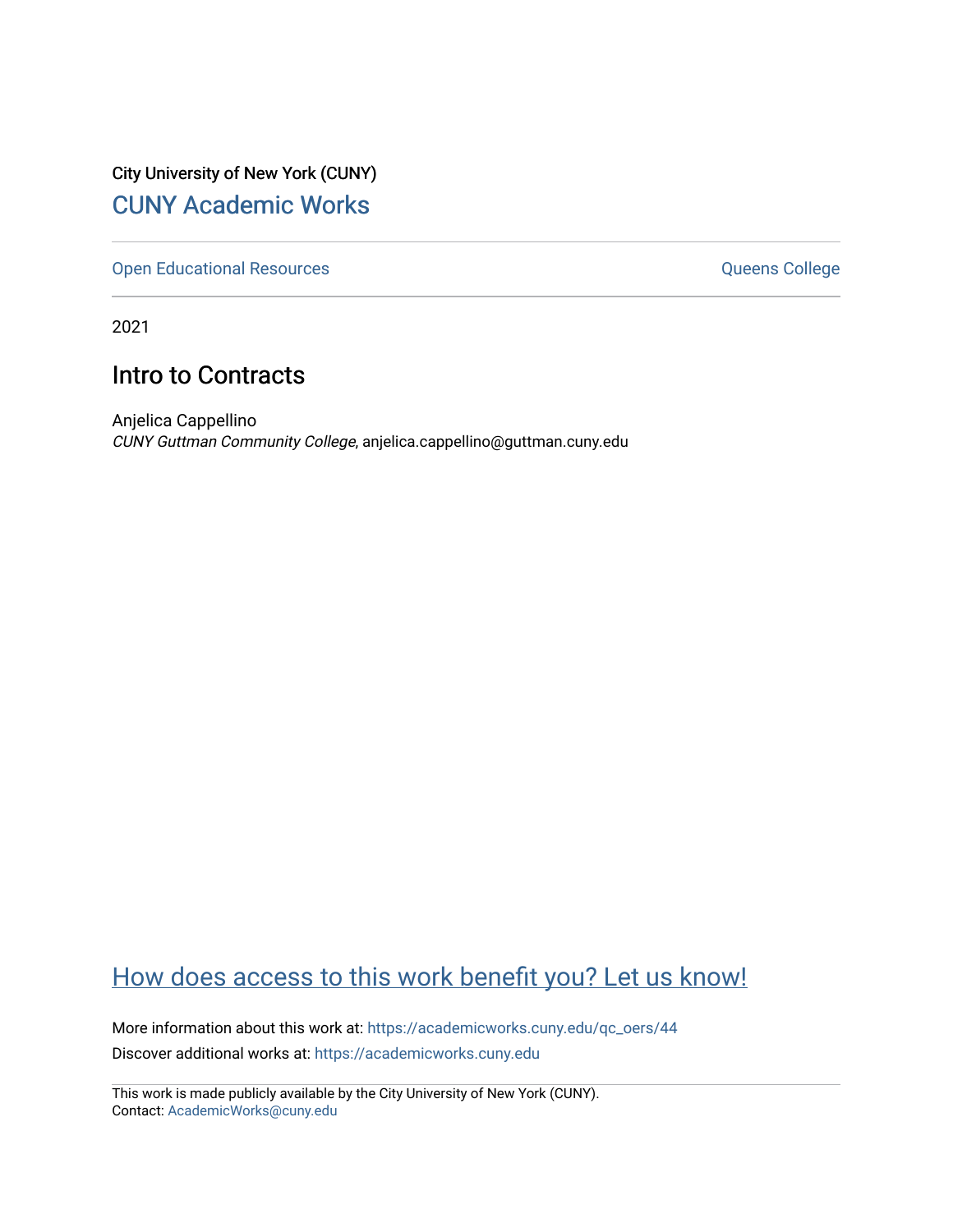Business Law & Ethics Fall II Prof. Cappellino January 18, 2022

### **Introduction to Contracts**

#### **Contract Law – An Overview**

- Written and unwritten contracts for the basis of many of our own personal and business transactions.
- The law of contracts refers to the obligations that people have to one another in relation to transactions in which they engage.
- As we will see, contract law is generally based in **common law** (developed from customs and old traditions, carried down and interpreted through judge-written decisions) opposed to **statutes** (written law passed by legislature).
	- o \*\*\*One exception is Article 2 of the **Uniform Commercial Code**  a code that governs only transactions of the sales of goods. The UCC is a model code, meaning each state decides whether they adopt it.
	- o We do not need to worry about the UCC this class.

# **What is a Contract?**

- Generally, a **contract** is any voluntary legally binding agreement between two or more parties.
	- o The parties can be people or businesses.
- Contracts can be really simple (you offer your friend a price for his bike; he accepts; you pay and get the bike) or they can be complex (the sale of a house or business)
- A contract has several elements.
- A valid contract requires
	- o 1) An **agreement** (which is an **offer and acceptance** of the terms);
	- o 2) Supported by valid **consideration**;
	- o 3) Between two **competent parties;**
	- o 4) That is **LEGAL.**
- Each class will focus on one or more of a contract's elements. But for now, here is a quick summary of each element

## **Four Elements of a Valid Contract (There are elements within these elements!)**

#### **1. Agreement**

- **a.** The first step in forming a contract. The terms are set forth and offered by one party, the other party accepts
	- **i.** I offer to sell you my car for \$5,000. You accept and pay me the money.
	- **ii.** The person making the offer is the **offeror** and the person accepting is the **offeree**

#### **2. Consideration**

**a.** Something of value that is exchanged by each party to bind them to the agreement (money, property etc)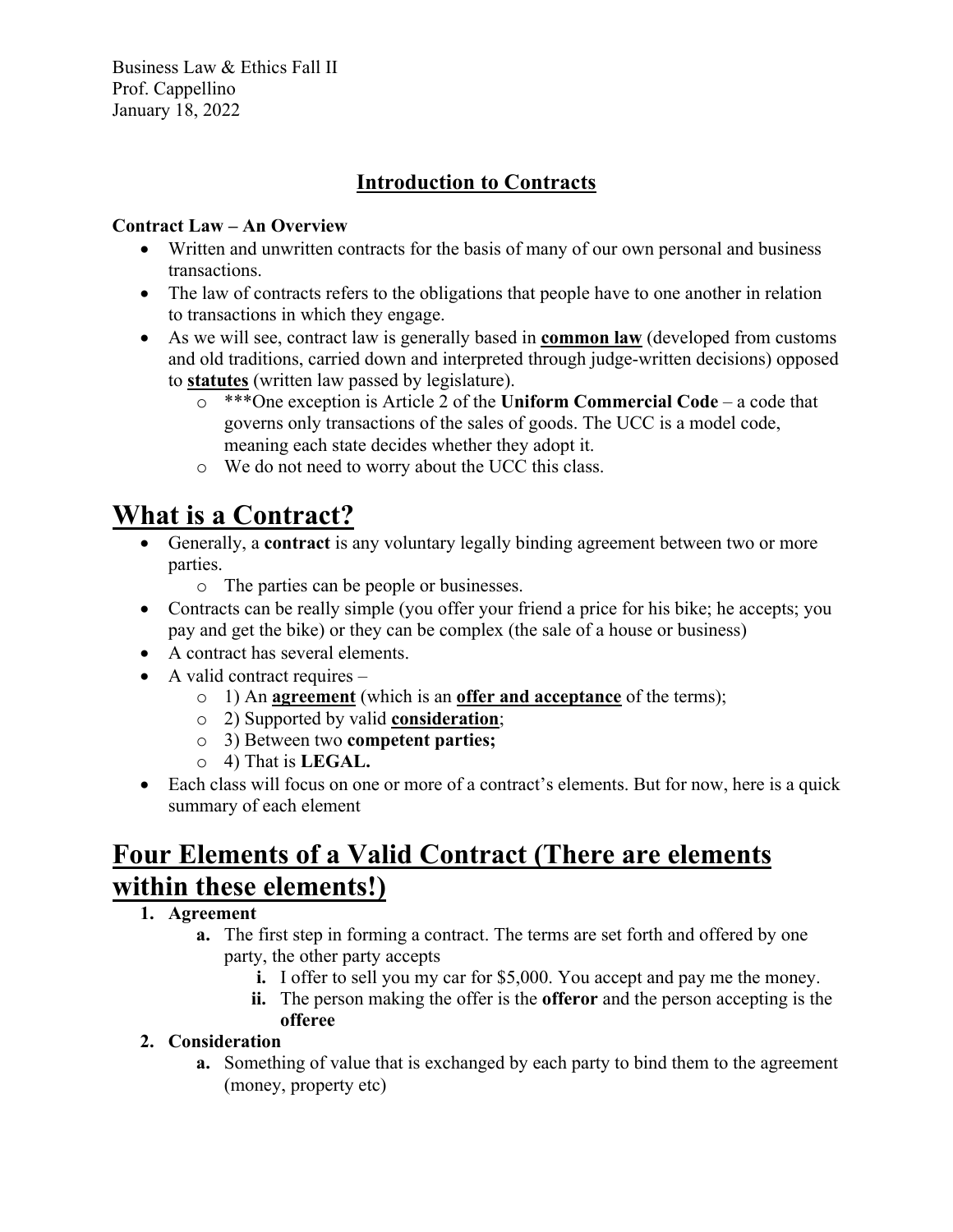**i.** At a stoop sale, the owner offers a passerby a box of old books for \$10. The books and the \$10 are the consideration for the agreement.

#### **3. Capacity**

- **a.** Refers to the legal and mental capacity to enter into an agreement
- **b.** There are certain people under the law that cannot be legally bound by a contract (in most states, minors, people under the influence, or people deemed mentally incompetent)

#### **4. Legality**

- **a.** The contract must not be against the law
	- **i.** A criminal defendant offers an eye witness to a crime \$1,000 to not testify against him at trial. This would be an illegal contract because it is against the law (witness tampering)

#### **\*\*\*Before we delve into the elements of a valid contract, there are some important terms to know –**

### **Unilateral vs. Bilateral Contracts**

What is the distinction between a **unilateral** and **bilateral contract?** 

- In a **unilateral contract,** the offeror seeks a completed performance (and not simply a return promise to perform by the other contracting party.) It is a promise to pay for an act but only if the act is completed (ex: offers of rewards, real estate broker's contracts, or attorney contingency fees).
	- o It is an offer calling for **full performance** as the acceptance of the offer.
	- o Ex: Walk across the Brooklyn Bridge and I will pay you \$100. Here, the promisor undertakes to pay only for a completed performance and the walker promised nothing.
	- o A unilateral contract usually creates no obligation at its inception but is merely a promise to pay in its future provided the promisee fully performs under the contract terms.
	- o In a unilateral contract, the promise to pay is the offer **and the fully performed act is the acceptance**. At no time in a unilateral contract has the offeree contractually bound herself to do anything. Even if she starts to perform she has no contractual duty and is not bound to finish the performance.
- A **bilateral contract** has **two promises –** both parties make binding promises to perform and one promise is consideration for the other promise.
	- o **Offer and Acceptance in a Bilateral Contract –** to constitute a binding bilateral contract, there must be an express or implied offer, coupled with an express or implied acceptance of that offer.
	- o **Ex:** Any sales agreement is an example of a bilateral contract. A car buyer may agree to pay the seller a certain amount of money in exchange for the title to the car. The seller agrees to deliver the car title in exchange for the specified sale amount. If either party fails to complete one end of the bargain, a breach has occurred.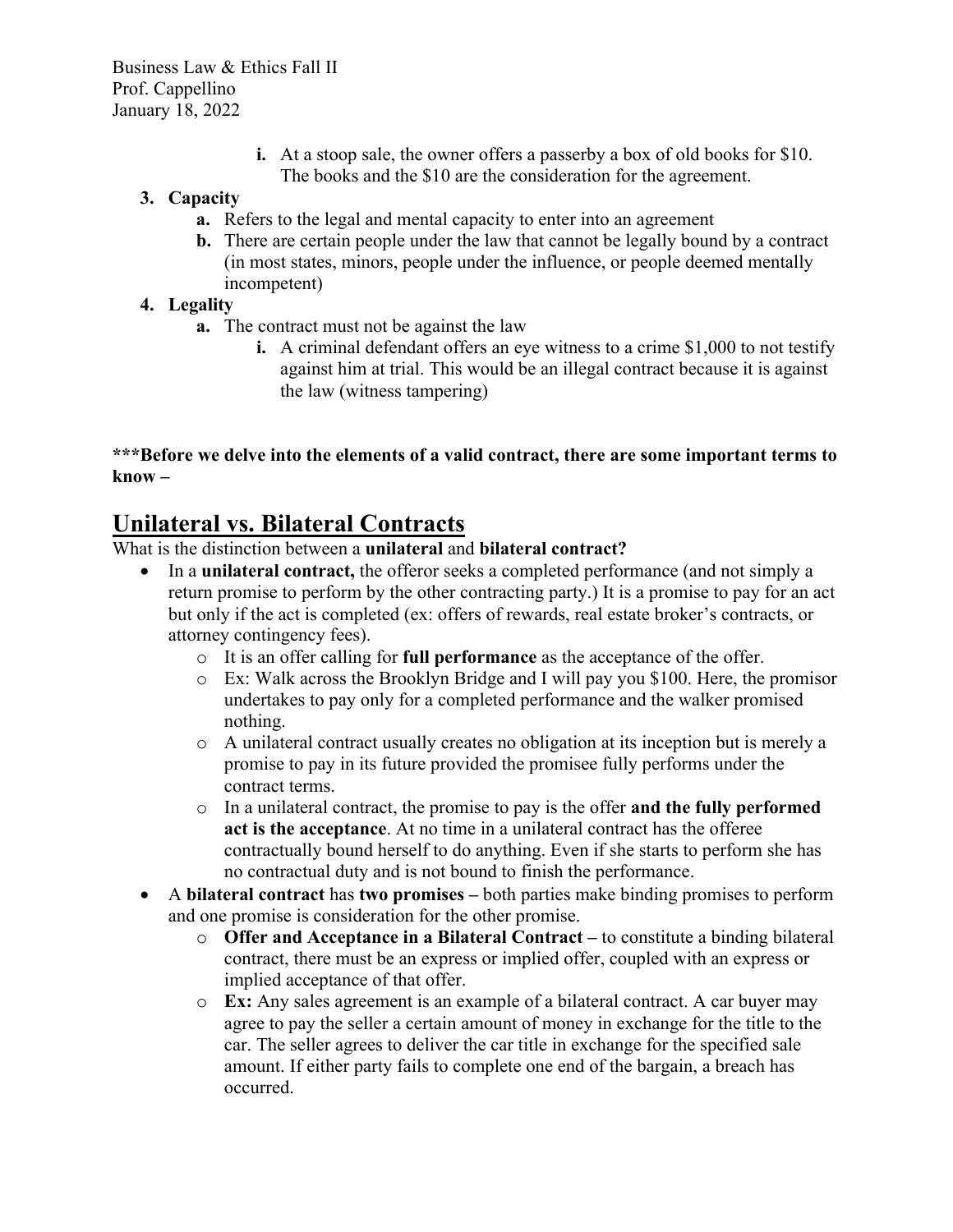- o Business contracts are almost always bilateral. Businesses provide a product or service in exchange for financial compensation, so most businesses are constantly entering into bilateral contracts with customers or suppliers.
- o An employment agreement in which a company promises to pay an applicant a certain rate for completing specified tasks, is also a bilateral contract.

## **Valid, Void, Voidable, and Unenforceable Contracts**

- Contracts are defined in terms of whether they are legal and enforceable
- A **valid contract** is one that contains all the essential elements of a contract (an agreement (offer and acceptance), consideration, between competent parties, and for a legal purpose).
	- o Think of it as a perfect contract
	- o Ex: Carl, a carpenter, agrees to build a fence for Henry, the homeowner, for \$1,000.
- A **void contract** is a contract that is missing one of the essential elements of a contract so **it cannot be enforced** as a matter of law.
	- o N**o legal purpose -** Ex: A husband offers a hitman \$20,000 to kill his wife. Neither the husband nor the hitman can enforce the contract in court. Illegal conduct cannot be part of the contract
	- o **Parties not competent –** A mentally incompetent person doodles his name on a business contract. It is void
- A **voidable contract** is one that is enforceable against the parties **until** the party who is entitled to void the contract raises his right to do so.
	- o Ex: A car salesman sells a car to a 15-year old. The 15-year old can return the car, despite any return policy, because generally, minors cannot enter into contracts. If the minor does not try to get out of the contract, it remains in place.
- An **unenforceable contract** has all the elements of a contract but fails to meet a requirement of the law.
	- o Ex: The law requires that some contracts, such as for the sale of land, be in writing. So a verbal contract to sell your home is not enforceable (you cannot be forced to sell)
	- o **Some contracts simply cannot be performed**
		- Pat agrees to paint Dan's house for \$500. The house burns down. Pat cannot paint the house.

# **Express vs. Implied**

- **Express Contracts** which must be stated in definite, written or oral words
- **Implied Contracts** contracts that are formed from the actions of the parties
	- o a) **Implied In Fact**
		- contracts that arise from conduct implying an agreement (usually to pay money).